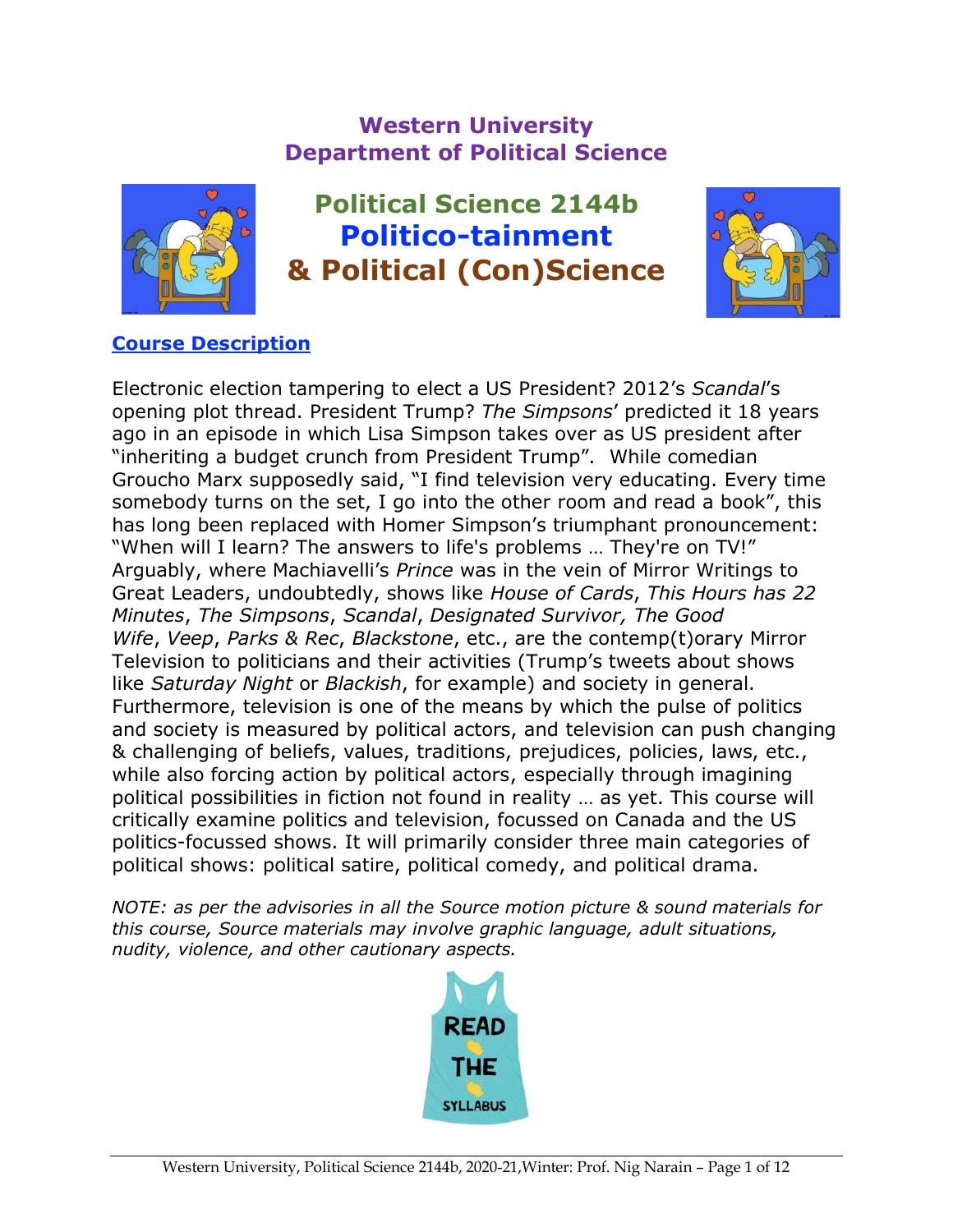#### **Contact Info**

Professor: Nigmendra Narain Email: nnarain@uwo.ca Room: SSC 4149 Office: 519-661-2111, extension 85108 Cellphone: 519-860-3290 (preferred over office phone) Office hours: Email me to set up Zoom appointments





#### **Learning Outcomes**

- Recognize political messaging on television
- Characterize & explain political content in television shows
- Analyze, critique & evaluate political analysis presented on television

## **Requisite & Anti-Requisites**

- Pre-requisites: none.
- Anti-requisites: Political Science 2144a/b and Political Science 2192a/b (*only if it was 2192a/b Special Topics: Politicotainment course/version)*
- "Please Note: You are responsible for ensuring that you have successfully completed all course prerequisites, and that you have not taken an antirequisite course. Lack of prerequisites may not be used as a basis for an appeal. If you are found to be ineligible for a course, you may be removed from it at any time and you will receive no adjustment to your fees. This decision cannot be appealed. If you find that you do not have the course prerequisites, it is in your best interest to drop the course well before the end of the add/drop period. Your prompt attention to this matter will not only help protect your academic record, but will ensure that spaces become available for students who require the course in question for graduation." – *Office of the Dean*
- "Students are responsible for ensuring that their selection of courses is appropriate and accurately recorded, that all course prerequisites have been successfully completed, and that they are aware of any antirequisite course(s) that they have taken. If the student does not have the requisites for a course, and does not have written special permission from his or her Dean to enroll in the course, the University reserves the right to cancel the student's registration in the course. [The University may also choose not to adjust your fees, such as not providing you a refund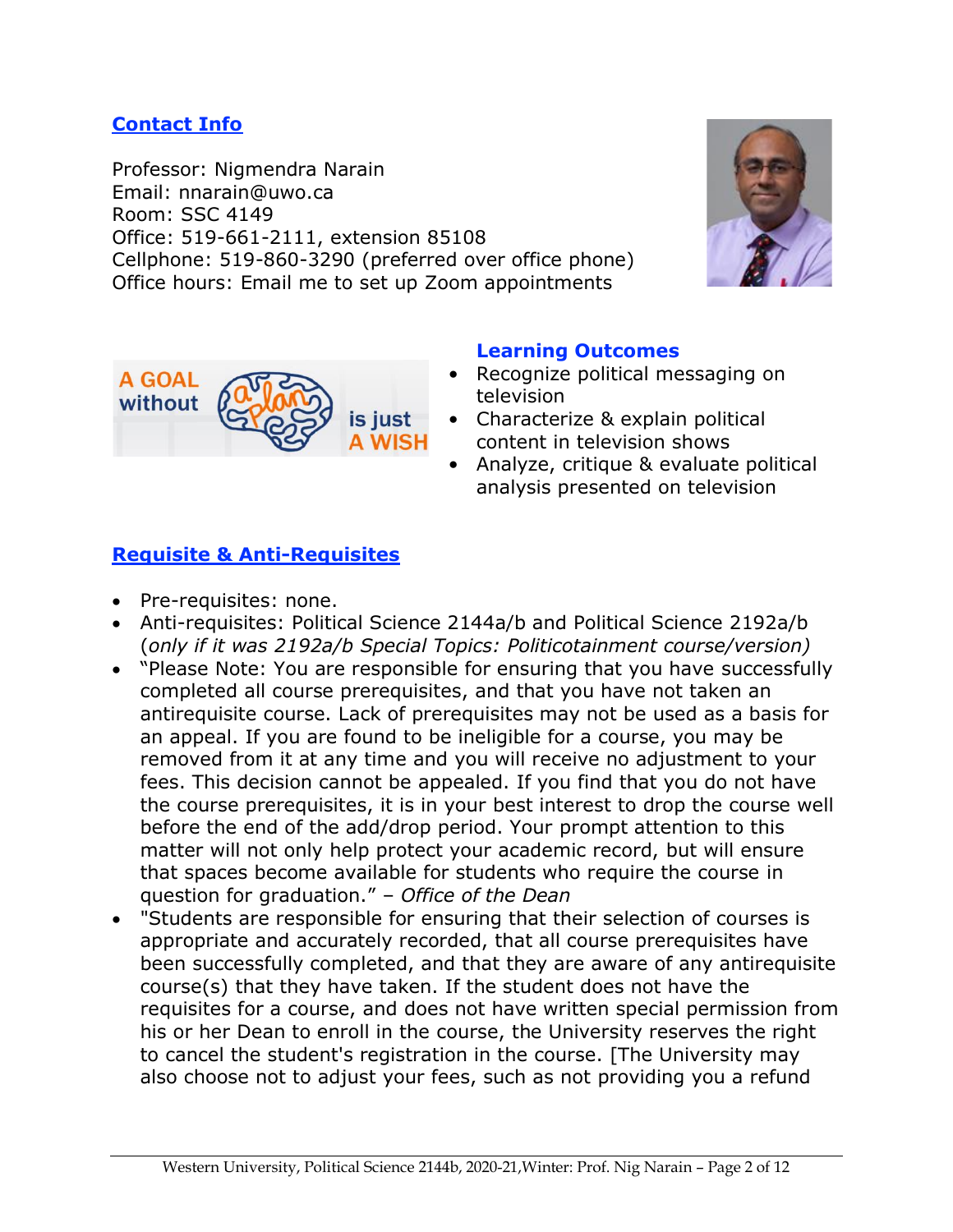for the course.] This decision may not be appealed." (Western University Academic Calendar)

#### **Course Materials**

Our textbook is Chuck Tryon's *Political TV* and you can get it from the class OWL site, and other readings will also be posted on OWL. Suggestions for particular episodes or shows will be made as appropriate, but you are encouraged to explore the shows listed in the Course Outline at your leisure.





## **Evaluation**

- Online Discussions (weekly): 20% readings & lectures
- Online Quizzes (weekly): 30% on readings only
- Final Exam (April): 50% readings & lectures

# **Course Schedule**

- 1. Jan 11: Introduction to the Course, the Prof, and your Colleagues
	- No readings
- 2. Jan 18: Understanding the Relationship between Politics & TV
	- Tryon "Introduction: Political TV and Mediated Citizenship", 1-22 [21]



- 3. Jan 25: Political News: Conventions & Advertising
	- Tryon, "1: Selling Politics: Advertising after Citizens United", 29-37 [8]
	- McKinney, Mitchell S. & Matthew L. Spialek, "Political Debates", *The SAGE Encyclopedia of Communication Research Methods*, Sage, 2017, 1-8 [7]
	- Consider: recent political conventions & ads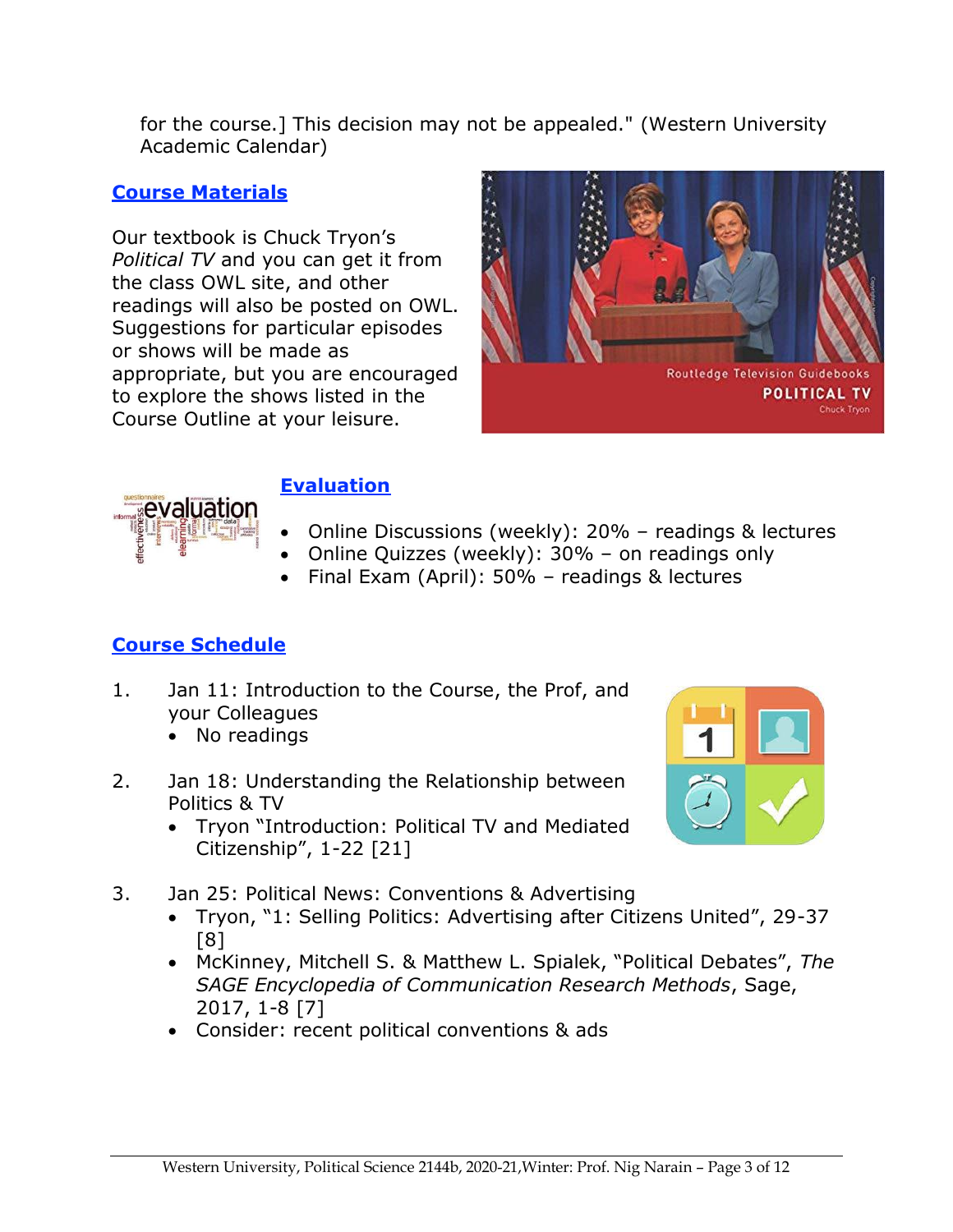- 4. Feb 1: Political News or Shows with Politics?
	- Tryon, "2: Political News in the Post-Network Era", 47-67 [20]
	- Mattheiß, Tamara, et al. "Political Learning through Entertainment Only an Illusion?: How Motivations for Watching TV Political Talk shows Influence Viewers' Experiences." *Journal of Media Psychology*, vol. 25, no. 4, 2013, pp. 171-179 [8]
	- Consider: network news outlets, online news sources, Newsroom
- 5. Feb 8: Political Satire: Most Watched not-so-Fake News?
	- Tryon, "3: Fake News and Political Satire", 71-104 [33]
	- Tinic, Serra, "Speaking 'Truth' to Power? Television Satire, Rick Mercer Report, and the Politics of Place and Space", *Satire TV*, Eds. Jonathan Gray, Jeffrey Jones & Ethan Thompson, New York University Press, 2009, 167-186 [19] Consider: The Daily Show, The Colbert Report, Last Week Tonight with John Oliver, Real-time with Bill Maher, The Nightly Show Royal Canadian Air Farce, This Hour has 22 Minutes, Rick Mercer Report, BeavertonTV

Feb 13-21: Reading Week



- 6. Feb 22: Political Satire: Sketchy Comedy?
	- Tryon, "4: Comedy and the Political Spectacle", 107-121 [14]
	- Consider: Saturday Night Live, Key & Peele, Inside Amy Schumer, Baron VonSketch Show
- 7. Mar 1: Political Satire: Situation Comedies
	- Tryon, "4: Comedy and the Political Spectacle", 121-134 [13]
	- Consider: Parks & Recreation, Veep, SpinCity, Dan for Mayor, The Mayor
- 8. Mar 8: Political Drama: Principled Leaders
	- Tryon, "Political Process Melodramas and Serial Narrative", 137- 146, 154-163 [18]
	- Consider: The West Wing, Designated Survivor, The Good Wife, Madam Secretary, Borgen
- 9. Mar 15: Political Drama: Tortured Leaders
	- Tryon, "Political Process Melodramas and Serial Narrative", 146-154 [9]
	- Consider: Scandal, House of Cards, Blackstone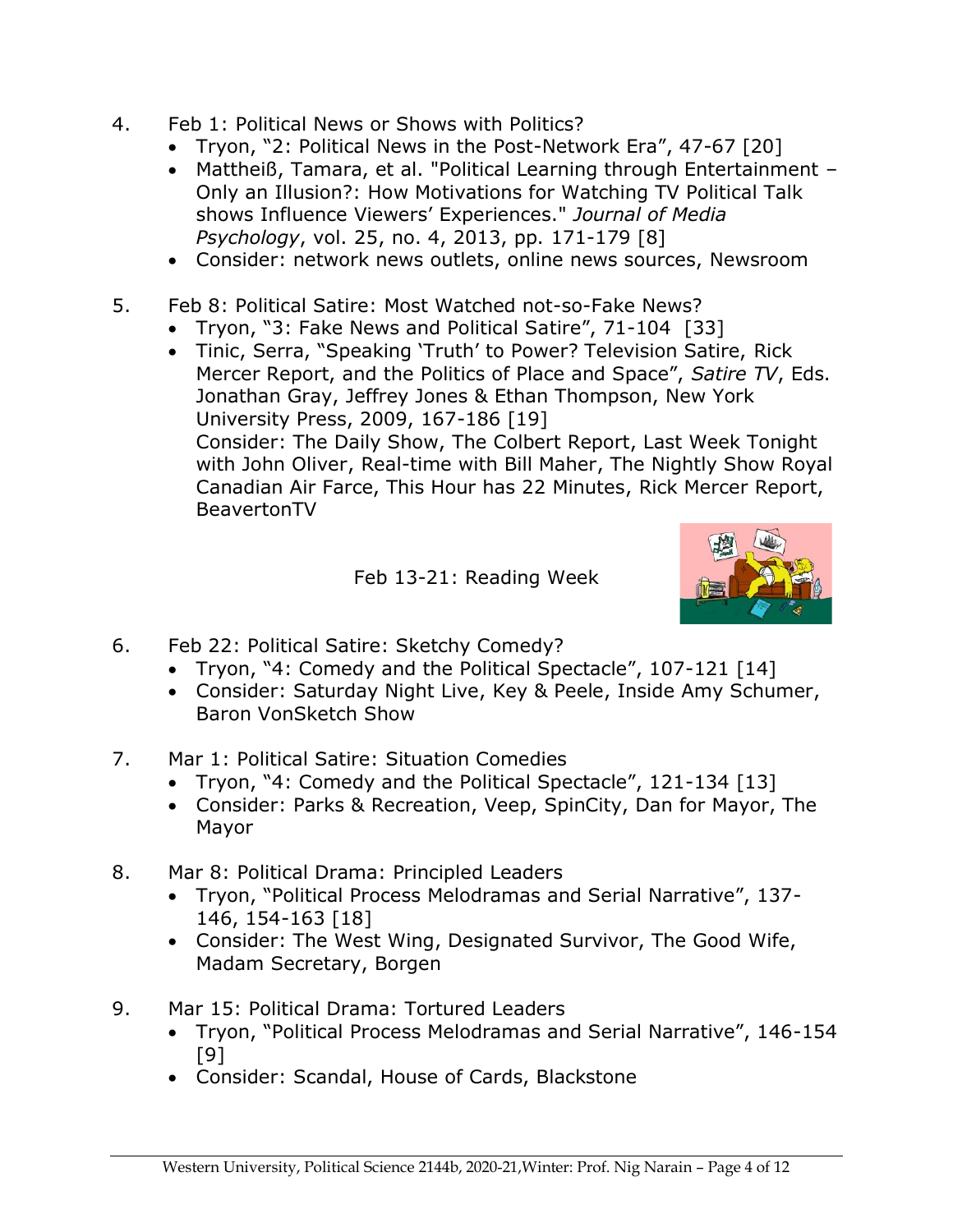- 10. Mar 22: Political Drama: National Security
	- Tryon, "Surveillance Culture: Melodramas of National Security", 165-183 [18]
	- Consider: 24, Homeland, The Americans, The Blacklist, Berlin Station, The Night Manager, Jack Ryan
- 11. Mar 29: Political Drama: Crime & Legal Dramas
	- Quinn, Laura. "The Politics of Law and Order." *Journal of American & Comparative Cultures*, vol. 25, no. 1‐2, 2002, pp. 130-133 [4]
	- Tasker, Yvonne, "Television Crime Drama and Homeland Security: From *Law &Order* to "Terror TV"", *Cinema Journal*, vol 51, no. 4, Summer 2012, pp. 44-65 [21]
	- Consider: Law & Order series, The Wire, Chicago PD
- 12. Apr 5: Political Cartoons & Superhero Shows & Conclusion
	- Greene, Doyle, "Fair and Balanced Satire: Against The Simpsons", *Politics and the American Television Comedy*, 200-211 [10]
	- Curtis, David & Gerald Erion, "South Park and the Open Society", *South Park & Philosophy*, Ed. Robert Arp, 112-120 [8]
	- Costello, Matthew J; Worcester, Kent. "The Politics of the Superhero: Introduction", *PS: Political Science & Politics*; Washington Vol. 47, Iss. 1, (Jan 2014): 85-89 [4]
	- Williams, Kevin D. "(R)Evolution of the Television Superhero: Comparing Superfriends and Justice League in Terms of Foreign Relations." *The Journal of Popular Culture*, vol. 44, no. 6, 2011, pp. 1333-1352 [19]
	- Tryon, "Conclusion"
	- Consider: The Simpsons, Family Guy, South Park, American Dad, The Flash, The Green Arrow, Supergirl, Black Lightning, Legends of Tomorrow

# **General Notes about the Class**

- *Learning is a multi-lane, interconnected roadway: we are all encouraged to share, discuss and learn from each other*
- Check the OWL site regularly for updates, details, etc.
- Emails: please use your UWO email account for classrelated emails
- Conduct yourself according the University of Western Ontario Student Code of Conduct, which can be accessed as a PDF from: <http://www.uwo.ca/univsec/board/code.pdf>
- "Plagiarism: Students must write their essays and assignments in their own words. Whenever students take an idea, or a passage from another

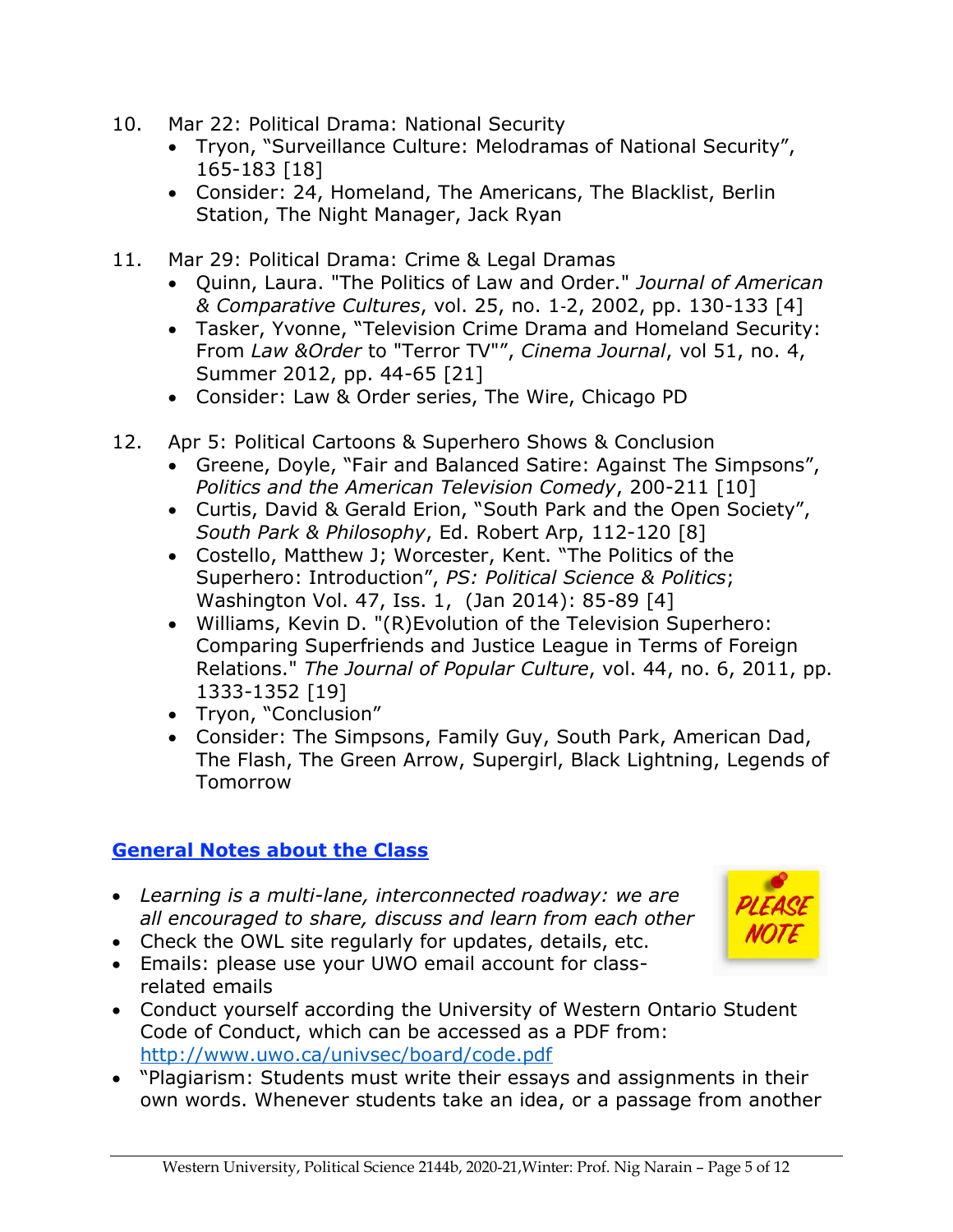author, they must acknowledge their debt both by using quotation marks where appropriate and by proper referencing such as, footnotes or citations. Plagiarism is a major academic offence. Please refer to Scholastic Discipline under the Senate Policy

- Non-Medical and Medical Absences
	- If you know you will be absent, please email me *ahead of time* to let me know why and when, and I will try to accommodate you as reasonably possible
	- If you have medical or other documentation, you **must** take it to the Dean's Office or Academic Counsellor, who will then confirm your accommodation; the STUDENT MEDICAL CERTIFICATE (SMC) is available at:

<http://www.uwo.ca/univsec/handbook/appeals/medicalform.pdf>

- If I am unable to grant you fair and reasonable accommodation, the *whole percentage weight* for that assignment may be added to the value of the exam for that term
- Grade concerns: talk to me at your earliest convenience
- Read the Course Outline fully and *do ask questions*
- Course Outline changes: due to certain circumstances and/or situations, changes to this course outline and other course documents are necessary; in such cases, you will be informed through all available channels of communication as soon as possible



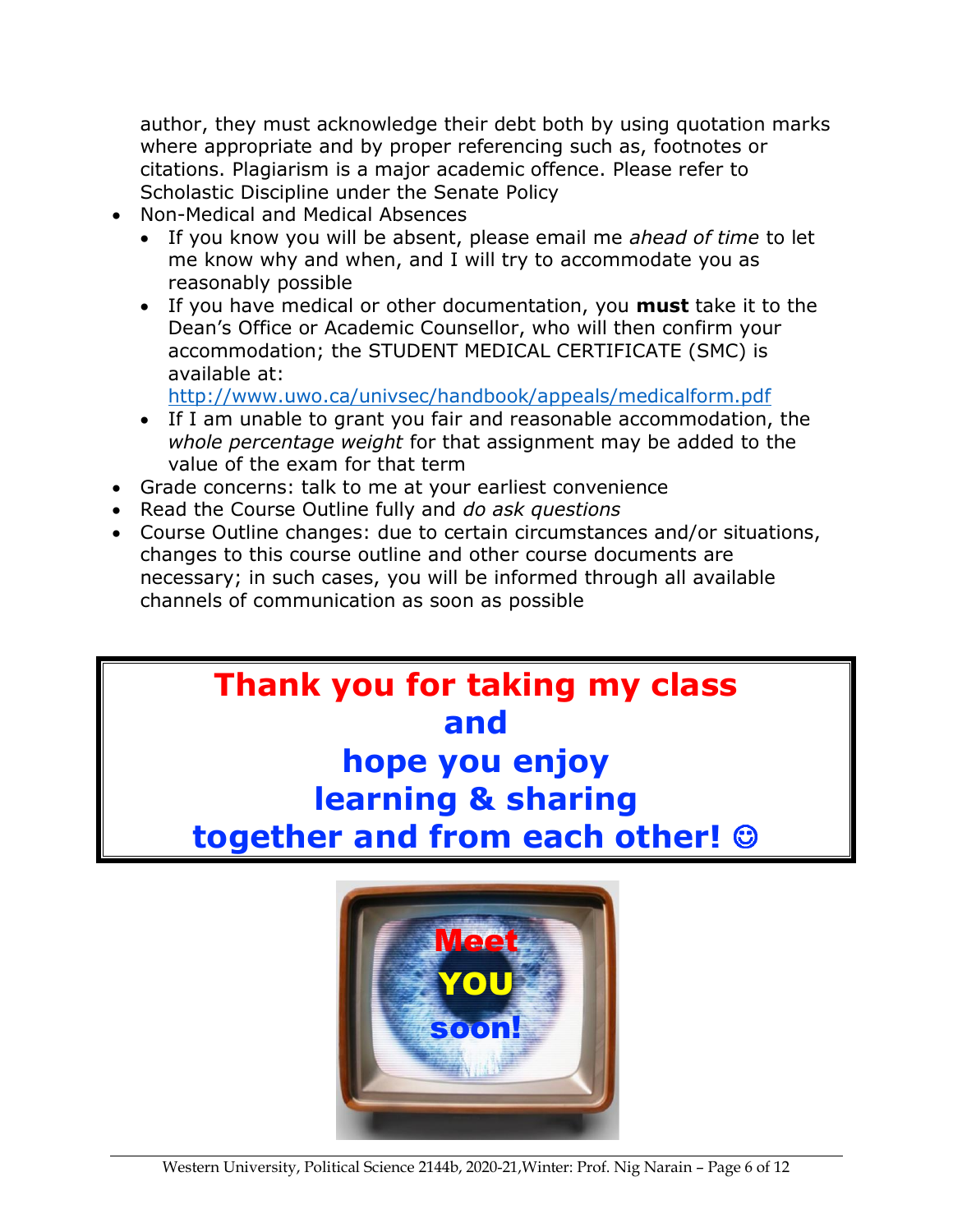# **APPENDIX TO UNDERGRADUATE COURSE OUTLINES DEPARTMENT OF POLITICAL SCIENCE**

## Prerequisite checking - the student's responsibility

"Unless you have either the requisites for this course or written special permission from your Dean to enroll in it, you may be removed from this course and it will be deleted from your record. This decision may not be appealed. You will receive no adjustment to your fees in the event that you are dropped from a course for failing to have the necessary prerequisites."

#### Essay course requirements

With the exception of 1000-level courses, most courses in the Department of Political Science are essay courses. Total written assignments (excluding examinations) will be at least 3,000 words in Politics 1020E, at least 5,000 words in a full course numbered 2000 or above, and at least 2,500 words in a half course numbered 2000 or above.

## Use of Personal Response Systems ("Clickers")

"Personal Response Systems ("clickers") may be used in some classes. If clickers are to be used in a class, it is the responsibility of the student to ensure that the device is activated and functional. Students must see their instructor if they have any concerns about whether the clicker is malfunctioning. Students must use only their own clicker. If clicker records are used to compute a portion of the course grade:

- the use of somebody else's clicker in class constitutes a scholastic offence,
- the possession of a clicker belonging to another student will be interpreted as an attempt to commit a scholastic offence."

#### Security and Confidentiality of Student Work (refer to current *Western Academic Calendar* <http://www.westerncalendar.uwo.ca/>

"**Submitting or Returning Student Assignments, Tests and Exams -** All student assignments, tests and exams will be handled in a secure and confidential manner. Particularly in this respect, leaving student work unattended in public areas for pickup is not permitted."

## Duplication of work

Undergraduate students who submit similar assignments on closely related topics in two different courses must obtain the consent of both instructors prior to the submission of the assignment. If prior approval is not obtained, each instructor reserves the right not to accept the assignment.

## Grade adjustments

In order to ensure that comparable standards are applied in political science courses, the

Department may require instructors to adjust final marks to conform to Departmental guidelines.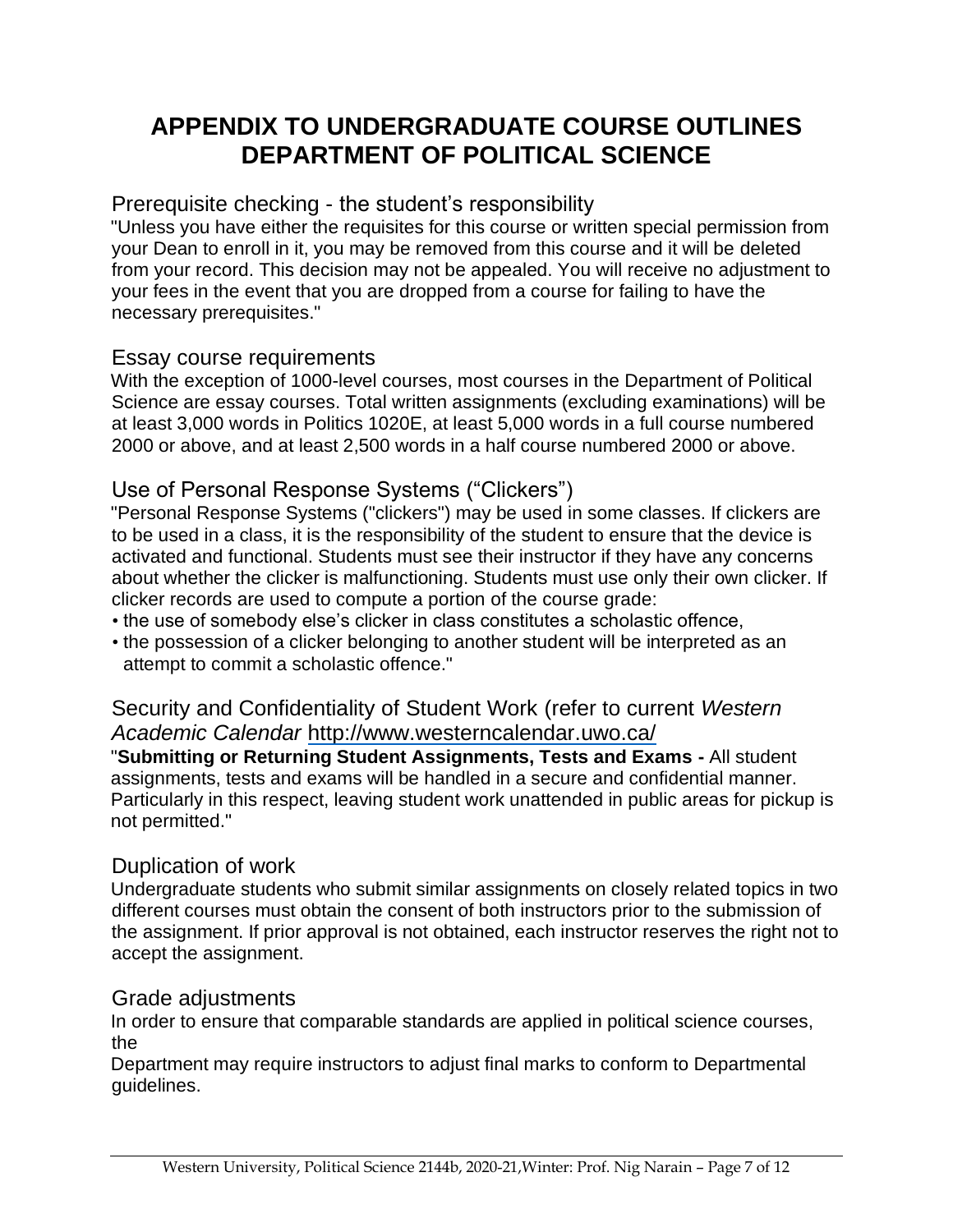Academic Offences

"Scholastic offences are taken seriously and students are directed to read the appropriate policy, specifically, the definition of what constitutes a Scholastic Offence, at the following Web site:

http://www.uwo.ca/univsec/pdf/academic\_policies/appeals/scholastic\_discipline\_underg rad.pdf

Submission of Course Requirements

ESSAYS, ASSIGNMENTS, TAKE-HOME EXAMS MUST BE SUBMITTED ACCORDING

TO PROCEDURES SPECIFIED BY YOUR INSTRUCTOR (I.E., IN CLASS, DURING OFFICE HOURS, TA'S OFFICE HOURS) OR UNDER THE INSTRUCTOR'S OFFICE DOOR.

#### **THE MAIN OFFICE DOES NOT DATE-STAMP OR ACCEPT ANY OF THE ABOVE.**

Attendance Regulations for Examinations

EXAMINATIONS/ATTENDANCE (Sen. Min. Feb.4/49, May 23/58, S.94, S.3538, S.3632, S.04-097) A student is entitled to be examined in courses in which registration is maintained, subject to the following limitations: 1) A student may be debarred from writing the final examination for failure to maintain satisfactory academic standing throughout the year. 2) Any student who, in the opinion of the instructor, is absent too frequently from class or laboratory periods in any course will be reported to the Dean of the Faculty offering the course (after due warning has been given). On the recommendation of the Department concerned, and with the permission of the Dean of that Faculty, the student will be debarred from taking the regular examination in the course. The Dean of the Faculty offering the course will communicate that decision to the Dean of the Faculty of registration.

Medical Policy, Late Assignments, etc.

Students registered in Social Science should refer to https://counselling.ssc.uwo.ca/procedures/medical\_accommodation.html for information on Medical Policy,

Term Tests, Final Examinations, Late Assignments, Short Absences, Extended Absences, Documentation and other Academic Concerns. Non-Social Science students should refer to their home faculty's academic counselling office.

University Policy on Cheating and Academic Misconduct

**Plagiarism:** Students must write their essays and assignments in their own words. Whenever students take an idea, or a passage from another author, they must acknowledge their debt both by using quotation marks where appropriate and by proper referencing such as footnotes or citations. Plagiarism is a major academic offence." (see Scholastic Offence Policy in the Western Academic Calendar).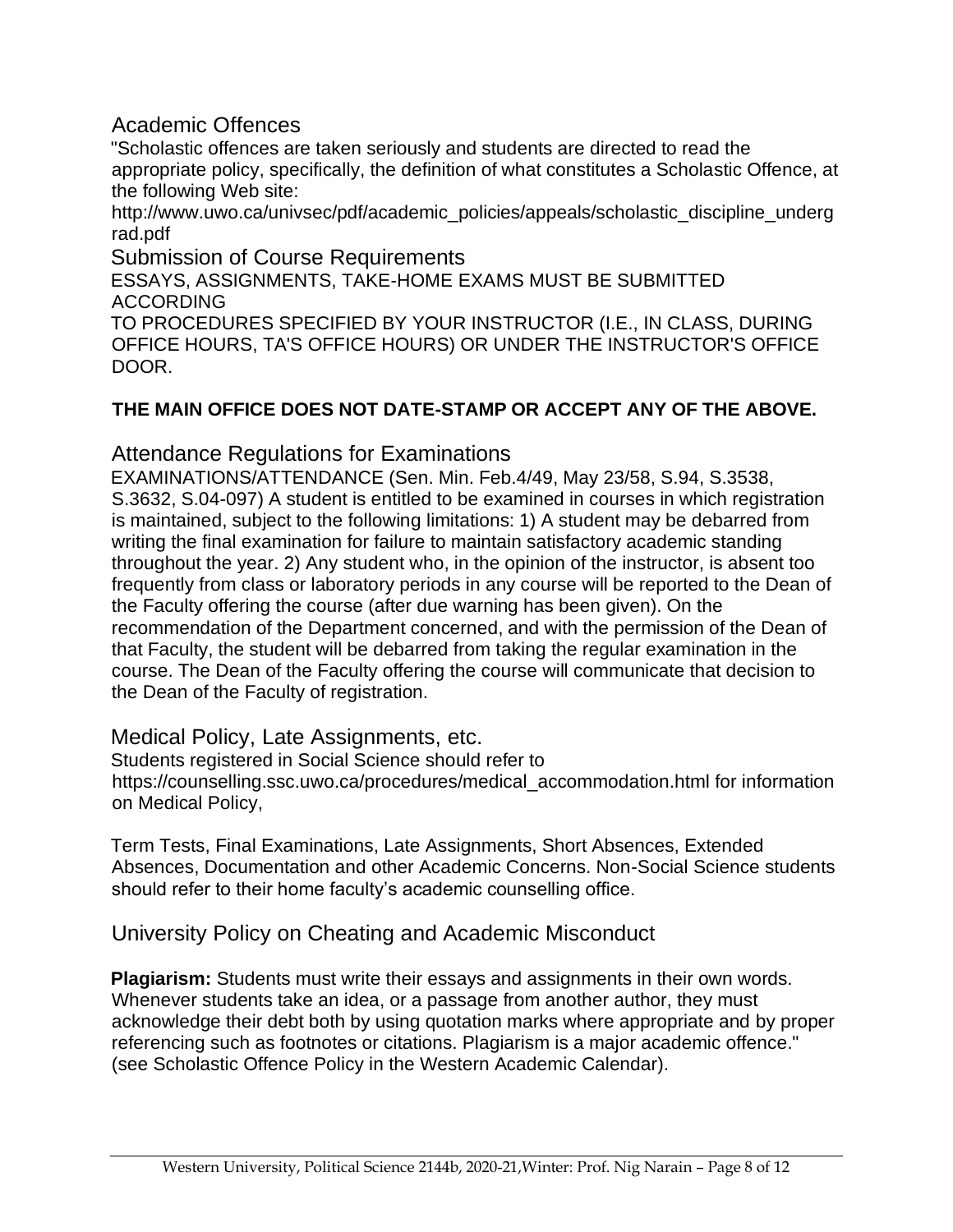**Plagiarism Checking:** "All required papers may be subject to submission for textual similarity review to the commercial plagiarism detection software under license to the University for the detection of plagiarism. All papers submitted for such checking will be included as source documents in the reference database for the purpose of detecting plagiarism of papers subsequently submitted to the system. Use of the service is subject to the licensing agreement, currently between The University of Western Ontario and Turnitin.com [\(http://www.turnitin.com\)."](http://www.turnitin.com)/)

**Multiple-choice tests/exams**: "Computer-marked multiple-choice tests and/or exams may be subject to submission for similarity review by software that will check for unusual coincidences in answer patterns that may indicate cheating."

Note: Information excerpted and quoted above are Senate regulations from the Handbook of

Scholarship and Academic Policy.

[https://www.uwo.ca/univsec/academic\\_policies/index.html](https://www.uwo.ca/univsec/academic_policies/index.html)

# PLAGIARISM\*

In writing scholarly papers, you must keep firmly in mind the need to avoid plagiarism. Plagiarism is the unacknowledged borrowing of another writer's words or ideas. Different forms of writing require different types of acknowledgement. The following rules pertain to the acknowledgements necessary in academic papers.

#### **A. In using another writer's words, you must both place the words in quotation marks and acknowledge that the words are those of another writer.**

You are plagiarizing if you use a sequence of words, a sentence or a paragraph taken from other writers without acknowledging them to be theirs. Acknowledgement is indicated either by (1) mentioning the author and work from which the words are borrowed in the text of your paper; or by (2) placing a footnote number at the end of the quotation in your text, and including a correspondingly numbered footnote at the bottom of the page (or in a separate reference section at the end of your essay). This footnote should indicate author, title of the work, place and date of publication, and page number.

Method (2) given above is usually preferable for academic essays because it provides the reader with more information about your sources and leaves your text uncluttered with parenthetical and tangential references. In either case words taken from another author must be enclosed in quotation marks or set off from your text by single spacing and indentation in such a way that they cannot be mistaken for your own words. Note that you cannot avoid indicating quotation simply by changing a word or phrase in a sentence or paragraph which is not your own.

## **B. In adopting other writers' ideas, you must acknowledge that they are theirs.**

You are plagiarizing if you adopt, summarize, or paraphrase other writers' trains of argument, ideas or sequences of ideas without acknowledging their authorship according to the method of acknowledgement given in 'A' above. Since the words are your own, they need not be enclosed in quotation marks. Be certain, however, that the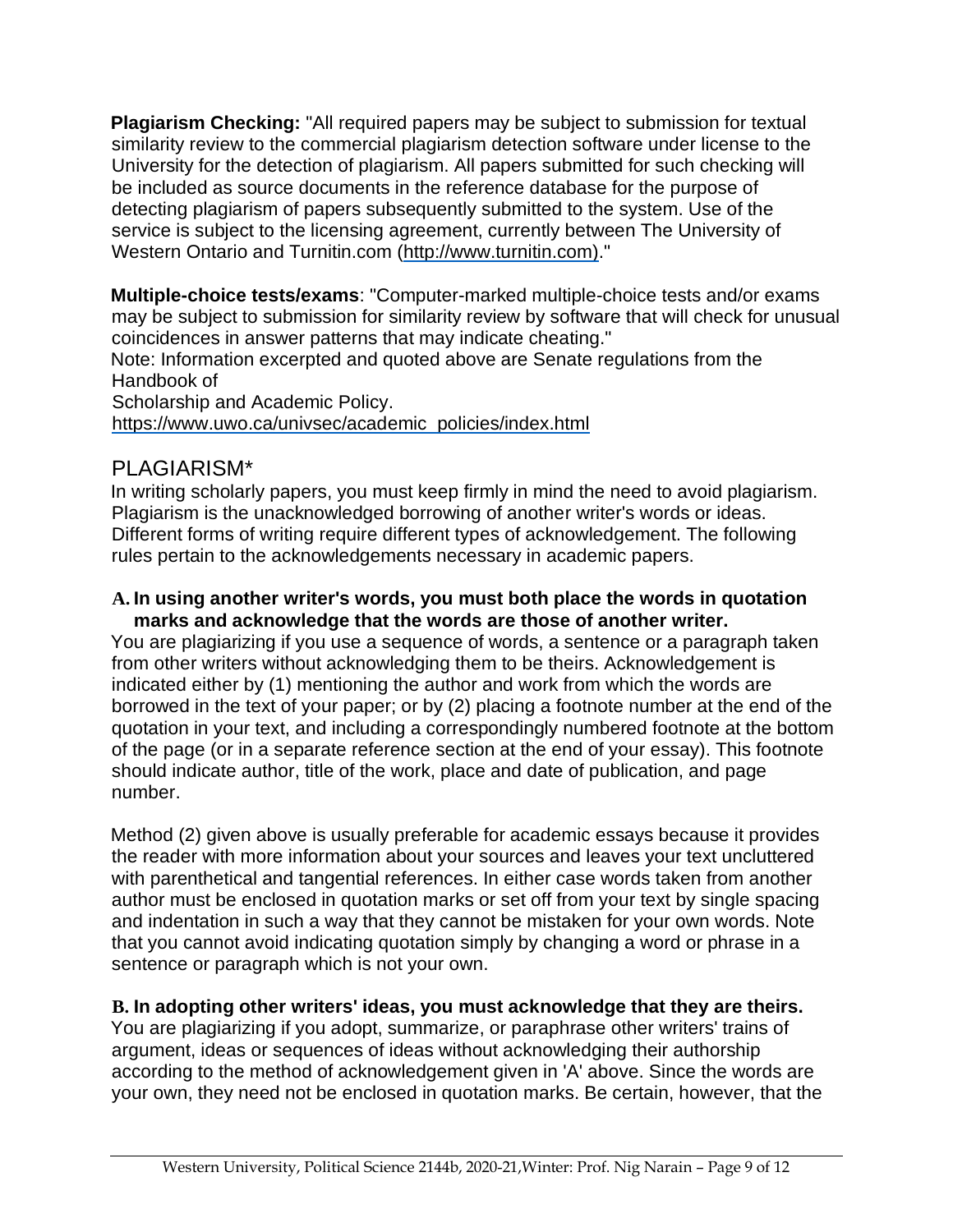words you use are entirely your own; where you must use words or phrases from your source, these should be enclosed in quotation marks, as in 'A' above.

Clearly, it is possible for you to formulate arguments or ideas independently of another writer who has expounded the same ideas, and whom you have not read. Where you got your ideas is the important consideration here. Do not be afraid to present an argument or idea without acknowledgement to another writer, if you have arrived at it entirely independently.

Acknowledge it if you have derived it from a source outside your own thinking on the subject.

In short, use of acknowledgements and, when necessary, quotation marks is necessary to distinguish clearly between what is yours and what is not. Since the rules have been explained to you, if you fail to make this distinction your instructor very likely will do so for you, and they will be forced to regard your omission as intentional literary theft. Plagiarism is a serious offence which may result in a student's receiving an 'F' in a course or, in extreme cases in their suspension from the University.

\*Reprinted by permission of the Department of History

Adopted by the council of the Faculty of Social Science, October, 1970; approved by the Dept. of History August 13, 1991

## Accessibility at Western

Please contact poliscie@uwo.ca if you require any information in plain text format, or if any other accommodation can make the course material and/or physical space accessible to you.

## Support Services

• The Registrar's office can be accessed for Student Support Services at www.registrar.uwo.ca • Student Support Services (including the services provided by the USC listed here) can be reached at:

https://westernusc.ca/your-services/

- Student Development Services can be reached at: http://sdc.uwo.ca/
- Students who are in emotional/mental distress should refer to Mental Health@Western https://www.uwo.ca/health/ for a complete list of options about how to obtain help.

## Procedures for Requesting Academic Consideration

Students who experience an extenuating circumstance (illness, injury, or other extenuating circumstance) sufficiently significant to temporarily render them unable to meet academic requirements may submit a request for academic consideration through the following routes: Submitting a Self-Reported Absence form provided that the conditions for submission are met;

• For medical absences, submitting a Student Medical Certificate (SMC) signed by a licensed medical or mental health practitioner in order to be eligible for Academic Consideration; or • For non-medical absences, submitting appropriate documentation (e.g.,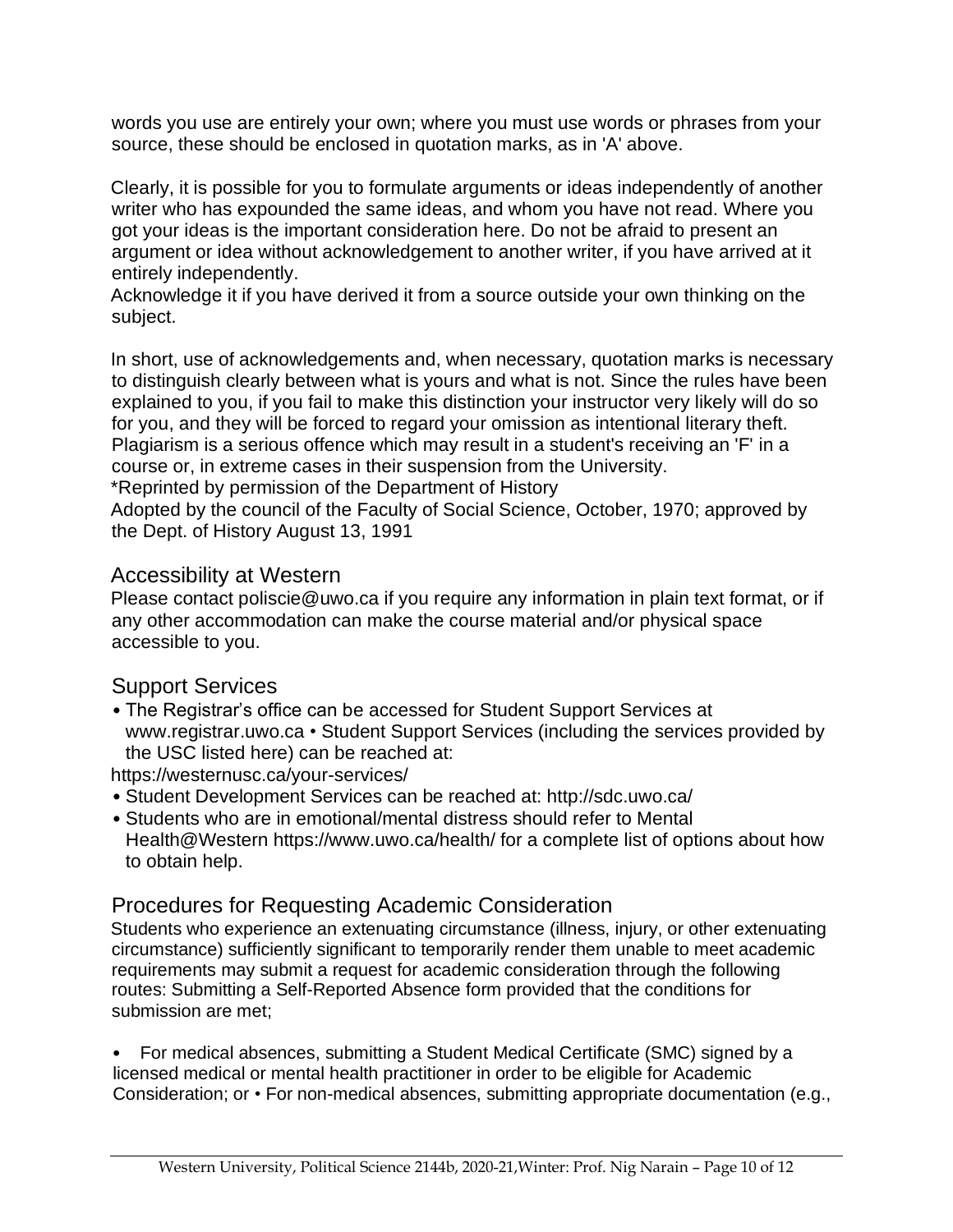obituary, police report, accident report, court order, etc.) to Academic Counselling in their Faculty of registration in order to be eligible for academic consideration. Students are encouraged to contact their Academic Counselling unit to clarify what documentation is appropriate.

Students seeking academic consideration:

• are advised to consider carefully the implications of postponing tests or midterm exams or delaying handing in work;

• are encouraged to make appropriate decisions based on their specific circumstances, recognizing that minor ailments (upset stomach) or upsets (argument with a friend) are **not**  an appropriate basis for a self-reported absence;

• must communicate with their instructors **no later than 24 hours** after the end of the period covered by either the self-reported absence or SMC, or immediately upon their return following a documented absence.

Academic consideration **is not** normally intended for students who require academic accommodation based on an ongoing physical or mental illness (recurring or chronic) or an existing disability. These students are expected to seek and arrange reasonable accommodations with Student Accessibility Services (SAS) as soon as possible in accordance with the Policy on Academic Accommodation for Students with Disability.

Students who experience high levels of stress related to academic performance (including completing assignments, taking part in presentations, or writing tests or examinations). These students should access support through Student Health and Wellness and Learning Skills Services in order to deal with this stress in a proactive and constructive manner.

## Requests for Academic Consideration Using the Self-Reported Absence Form

Students who experience an unexpected illness or injury or an extenuating circumstance (48 hours or less) that is sufficiently severe to temporarily render them unable to meet academic requirements (e.g., attending lectures or labs, writing tests or midterm exams, completing and submitting assignments, participating in presentations) should self-declare using the **online Self-Reported Absence portal.** This option should be used in situations where the student expects to resume academic responsibilities **within 48 hours or less.** 

The following conditions are in place for self-reporting of medical or extenuating circumstances:

Students will be allowed:

- a maximum of two self-reported absences between September and April;
- a maximum of one self-reported absence between May and August.

Any absences in excess of the number designated above, regardless of duration, will require students to present a Student Medical Certificate (SMC) no later than two business days after the date specified for resuming responsibilities.

• The duration of the excused absence will be for a maximum of 48 hours from the time the Self-Reported Absence form is completed through the online portal, or from 8:30 am the following morning if the form is submitted after 4:30 pm;